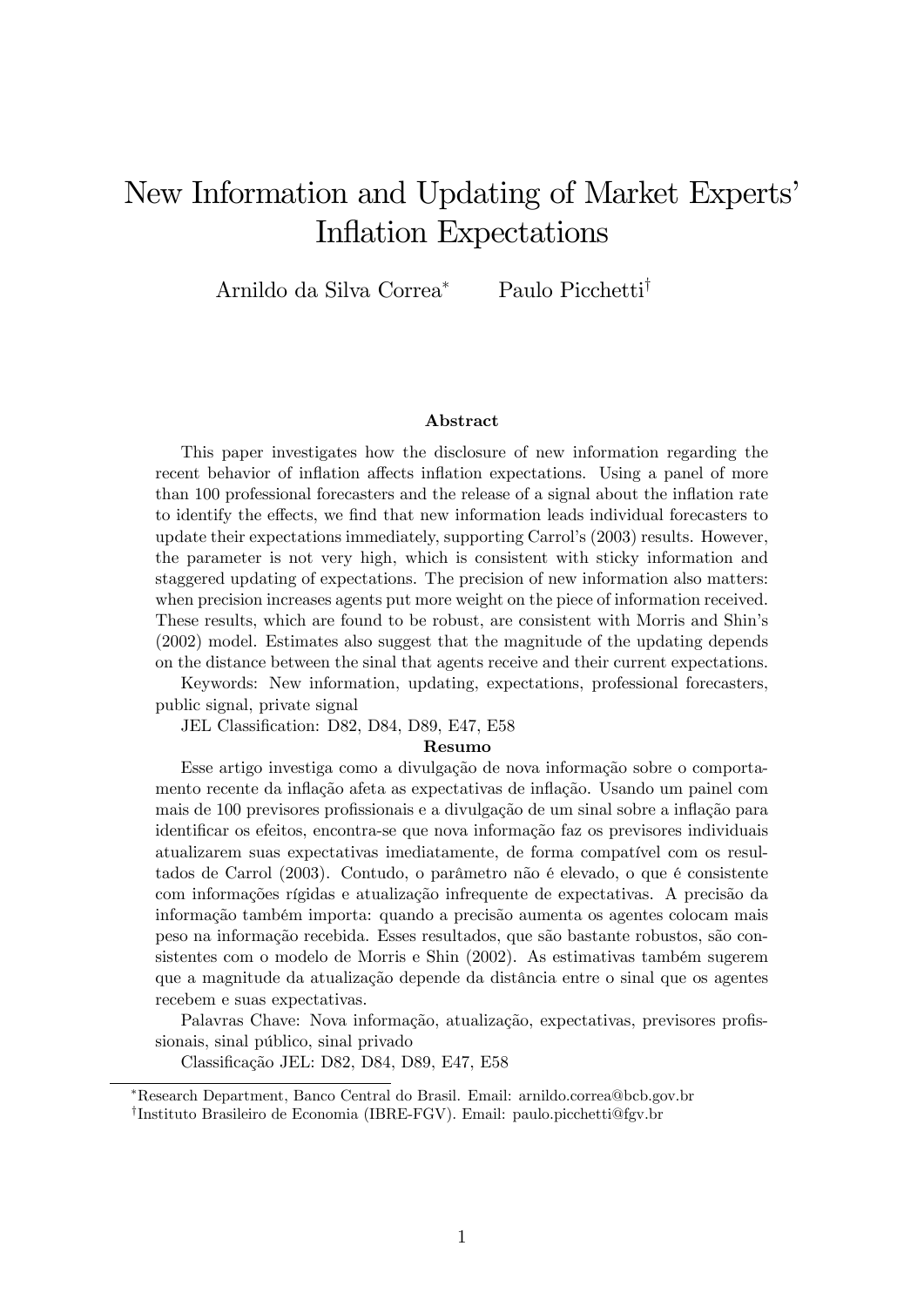### 1 Introduction

Expectations are a key ingredient in macro and microeconomic models, and have become central to the conduct of monetary policy. In macroeconomic models, for instance, staggered updating of expectations generates strong and persistent real effects following nominal shocks (Mankiw and Reis, 2002; Sims, 2003; Maćkowiak and Wiederholt, 2009). The effects of these frictions are similar to those of price rigidity. The introduction of information frictions in macroeconomic models is also known to produce different implications for policy making (Reis, 2011; Paciello and Wiederholt, 2014) and helped to solve several empirical puzzles (see Ball et al., 2005).

There are two main approaches to rationally incorporate information frictions in macroeconomic models. In Mankiw and Reis (2002) agents update only infrequently because collecting and processing information is costly. However, if agents update, they gain full information. In Sims (2003) agents update continously but face a limited capacity of attention, which makes it impossible to process all information available. Yet, in these two approaches there is no difference as to how different agents process information. In contrast, Carrol (2003) argues that professional forecasters and regular people respond differently to new information: professional forecasters are rational and pay close attention to all macroeconomic facts, responding immediately to news, but regular people react only slowly, absorbing the economic content of media news from period to period in a way similar to an epidemiology.

Despite the importance of expectations and differences in theoretical approaches, there is still only sparse empirical evidence about how people form their expectations. In particular, how individual agents update their expectations when new information arises remains an open question. For instance, does it take time for agents to react when new information is released or is reaction instantaneous? Does the precision of new information matter for the updating process? Is the updating a linear function of the magnitude of the surprise or reaction increases, for example, when precision is higher?

This paper aims to estimate the effects of new information on the updating of expectations of market specialists. Our analysis makes use of a panel of more than 100 professional forecasters from a unique survey of expectations conducted by the Central Bank of Brazil (CBB). The distinctive feature of the BCB's survey is that data are collected every single day, allowing to identify the reaction of expectations at the moment that specific events take place.

Our study offers a direct test for the significance of the impact of new information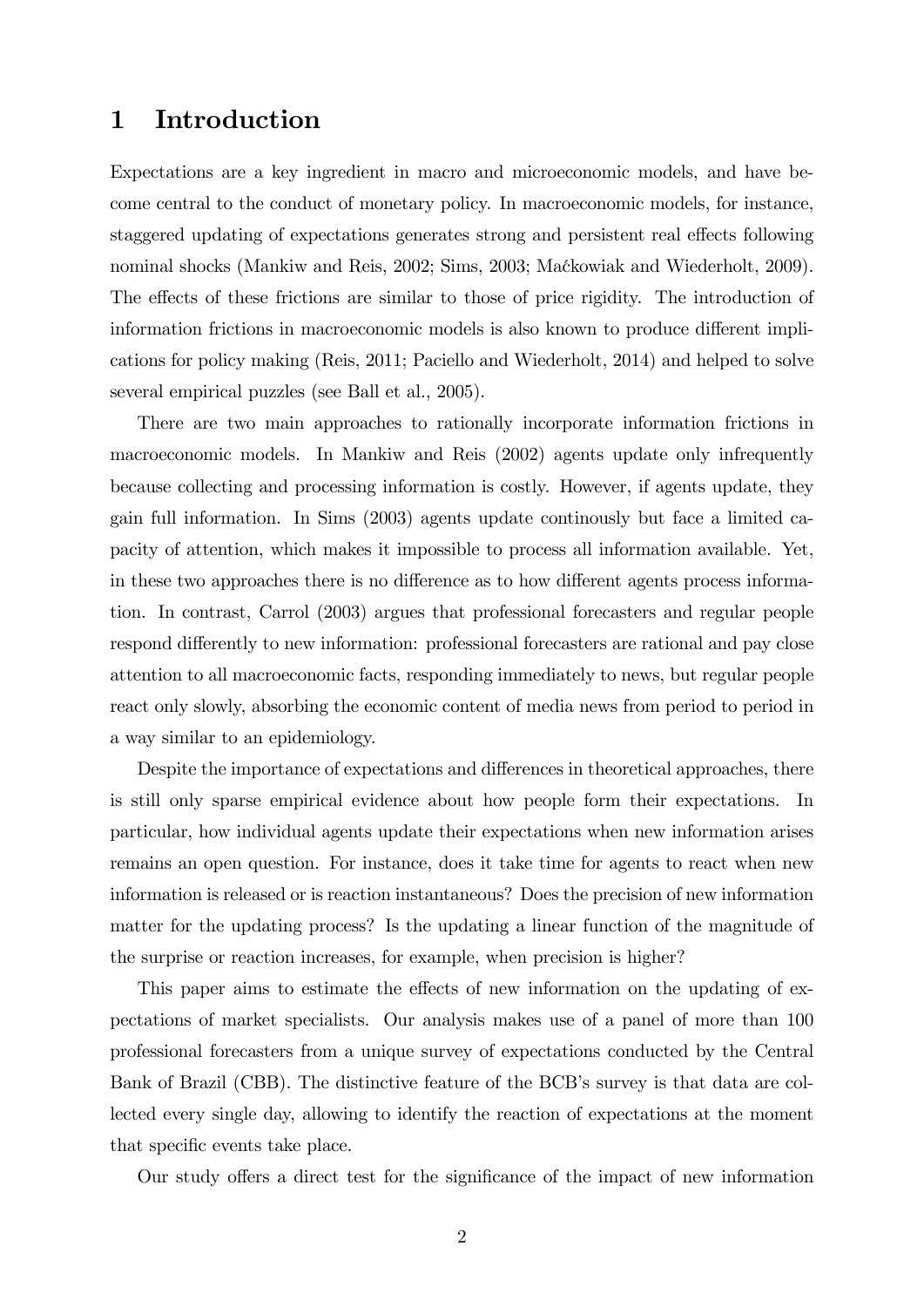on the updating behavior by using the release of a signal about the ináation rate. The paper focuses on ináation expectations for the current month and covers the period between January 2006 and September 2013. In Brazil, the official IPCA inflation rate is calculated by the Brazilian Institute of Geography and Statistics (IBGE), but Getulio Vargas Foundation (FGV) has developed and since 2006 releases a daily flash estimate that mimics the IPCA, called Inflation Monitor. Every month, the Monitor covering the same reference period as the IPCA is released about eight days before the oficial IPCA. This means that the Monitor released on this date can be viewed as a signal about the IPCA ináation. We explore these events assuming as crucial identifying assumption that the window we use around the release dates is short enough to ensure that the Monitor release is the only information causing changes in expectations. This approach is possible because we have daily data on inflations expectations.

Our paper is closely related to studies that analyze the expectations formation process empirically. Amantier et al. (2013) use an experiment embedded in a survey to invetigate how consumer's inflation expectations respond to new information. Coibion (2010) and Coibion and Gorodnichenko (2012) document evidence consistent with information rigidities. Lamla and Sarferaz (2012) show that the updating of inflation expectations changes substatially over time and that either the quantity and quality of the news received matter. Carvalho and Minella  $(2012)$  have also used the BCB's survey to assess a wide set of aspects characterizing market forecasts in Brazil. However, to the best of our knowledge no other paper in the literature uses specific events of disclosures of information as we do in the present paper to identify the effect on the updating behavior. Our paper also provides a direct empirical application of the Morris and Shinís (2002) model.

The results of our estimations support the view that new information leads individual professional forecasters to update their expectations immediately, supporting Carrolís  $(2003)$  results. The parameter measuring the effect of new information is higly statistically significant. When new information indicates that inflation for the current month may be higher than the individual forecast, the agent increases their expectations; and he/she decreases expectations in the opposite case. This also provides evidence that professional forecasters consider the Monitor a valuable signal about the inflation dynamics in Brazil. However, the parameter of new information is not very high (around 0.35), which is consistent with sticky information and staggered updating of expectations. The precision of new information is also found to matter a great deal—the higher the precision, the greater the size of the updating. In effect, the impact is nonlinear: when precision increases agents put more weight on the new information received. In summary, these results, which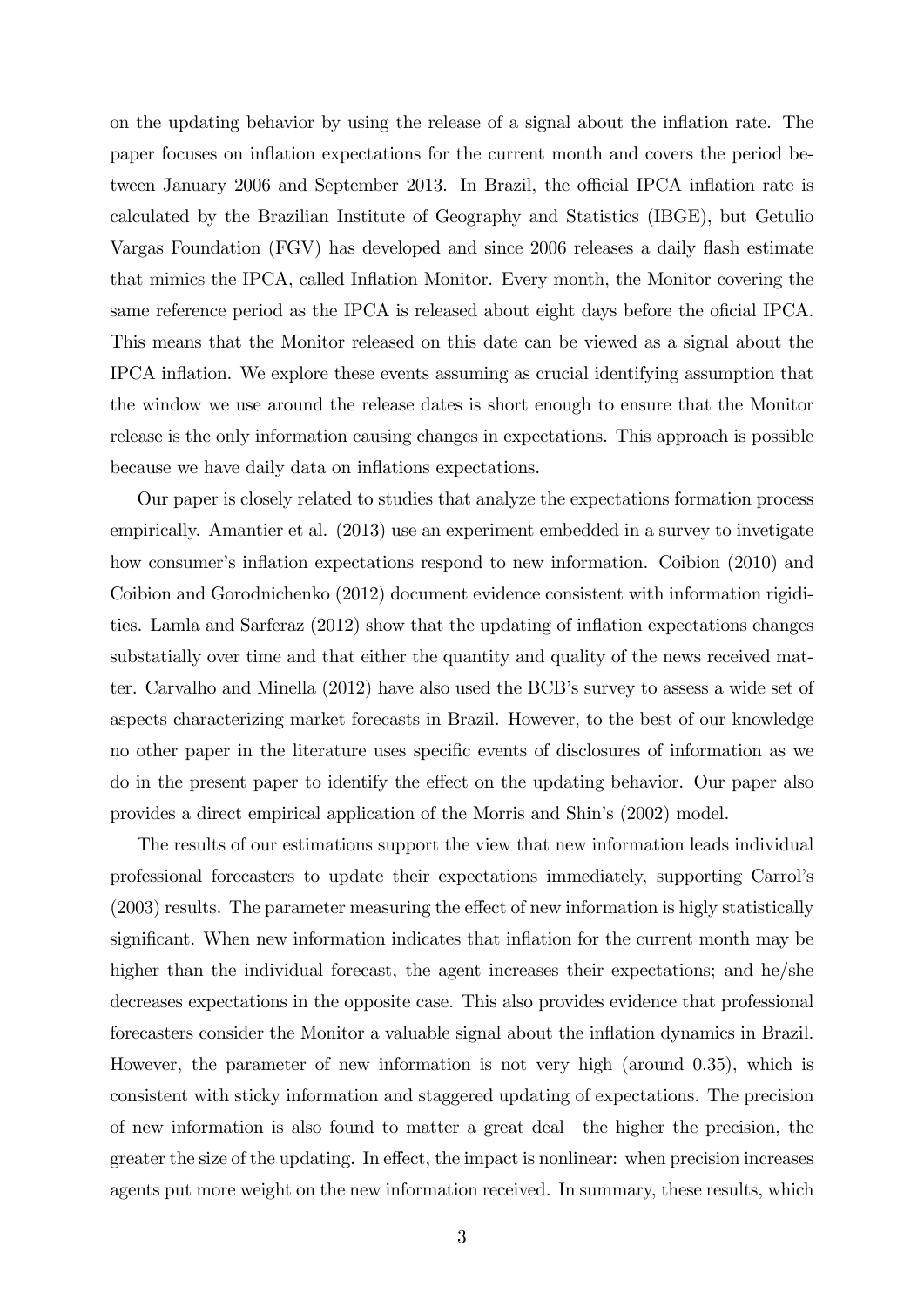are subjected to several robusness checks and found to be robust, support the conclusions of Morris and Shin's (2002) model.

We also estimate a threshold model to test more formally another nonlinear effect suggested by the data: that individual's reaction depends on the distance of the sinal that agents receive from their current expectations. Estimates of the model using the size of the market surprise caused by the new information as the threshold variable support these conclusions. Point estimates of the coefficient of new information is almost twice as large in the state of great surprise compared to that in the state of low surprise.

The rest of the paper is organized as follows. Section 2 presents a simple signal extraction model to motivate the empirical analysis and provides some prediction on how new information affects the updating of expectations. Section 3 describes the datasets used and section 4 presents the empirical results. Section 5 concludes.

## 2 Theoretical framework

We consider a simple signal extraction model as in Morris and Shin (2002) to motivate the empirical analysis. Our specification is similar to that in Crowe  $(2010)$ , but here the toy model has three periods. In the first two periods each forecaster tries to guess the inflation rate  $\pi$  with the information they have. In the third period the actual inflation rate is released. In each period, agent i chooses a forecast  $f_i$  to minimize the squared error of this inflation forecast, given the actual inflation rate  $\pi$ :

$$
L_i(f_i, \pi) \equiv -(f_i - \pi)^2. \tag{1}
$$

Suppose that, in the first period, agents only observe their own private signal about the inflation rate and that this signal is noisy:

$$
\pi_i = \pi + \zeta_i,\tag{2}
$$

where  $\zeta_i$  is an i.i.d. error term with variance  $\sigma_{\zeta}^2$ . Denote the precision of the private signal as  $\alpha \equiv \frac{1}{\sigma_i^2}$  $\frac{1}{\sigma_{\zeta}^2}$ . We can rationalize this private signal as the whole set of information that agents collect and process privately to construct their projections, including their econometric models. In this case, the agent  $i$ 's best forecast of inflation is their own private signal:

$$
f_i^* = \pi_i. \tag{3}
$$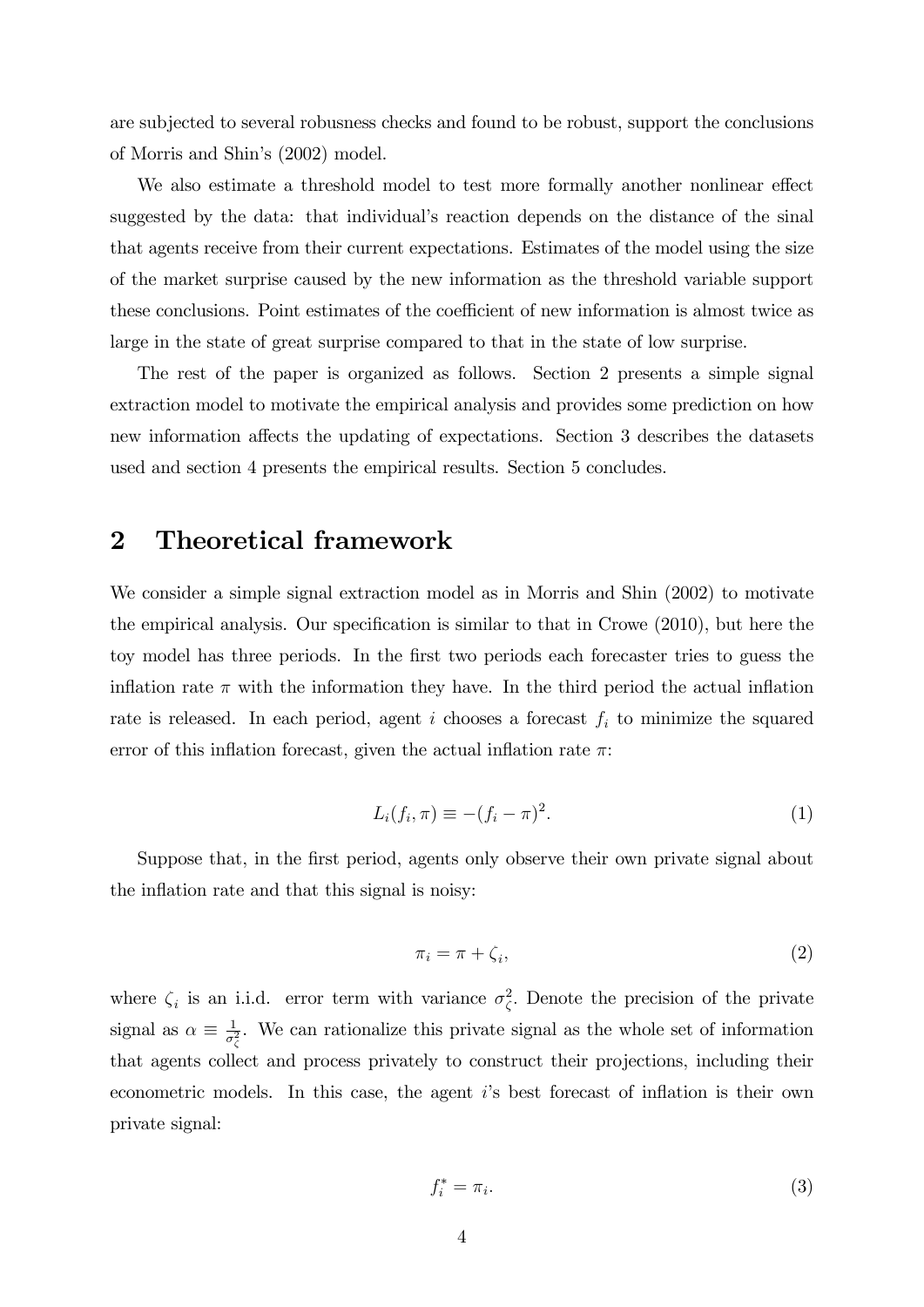In the second period, in addition to the private signal, we assume that agents observe a noisy public signal about the inflation rate:

$$
\pi_P = \pi + \eta,\tag{4}
$$

with the variance of the i.i.d. error term  $\eta$  denoted as  $\sigma_{\eta}^2$  and the precision of this signal defined as  $\beta \equiv \frac{1}{\sigma_i^2}$  $\frac{1}{\sigma_{\eta}^2}$ . We also assume that:

 $\zeta_i \perp \zeta_j \perp \eta$ , for all periods and for all individuals i and j.

Now forecasters optimally weight the signals according to their relative precisions:

$$
f_i^* = \frac{\alpha}{\alpha + \beta} \pi_i + \frac{\beta}{\alpha + \beta} \pi_P.
$$
 (5)

And the update of the agent  $i$ 's inflation forecast from period one to period two, that is, the change in their forecast after receiving the new piece of information is:

$$
u_i = \left[\frac{\alpha}{\alpha + \beta}\pi_i + \frac{\beta}{\alpha + \beta}\pi_P\right] - \pi_i
$$
  
= 
$$
\frac{\beta}{\alpha + \beta}(\pi_P - \pi_i).
$$
 (6)

Therefore, agents update their expectations depending on whether the public signal brings information about the inflation rate that is different or close to individual agents' current view. If new information brought by the public signal suggests that inflation rate will be very close to agents' current forecasts, there is no reason to change their expectations. In this case, the new informational content only reaffirms their expectations, and the impact will probably be only on the cross-sectional dispersion of forecasts. But if the public signal differs much of the informational content already embedded in their expectations, forecasters recognize that new information tells a different story about the inflation rate and change their forecasts accordingly, weighting the piece of new information by its relative precision. In summary, the magnitude of the update depends on two variables: (i) how far new information released is from the individual agent's current forecast (we name this term as "surprise") and (ii) the relative precision of the new information received.

Equation (6) also suggests an interaction between the relative precision of new information and the term of surprise (the informational content brought by the public signal). Thus, the effect of new information on the size of the updating is nonlinear: the higher the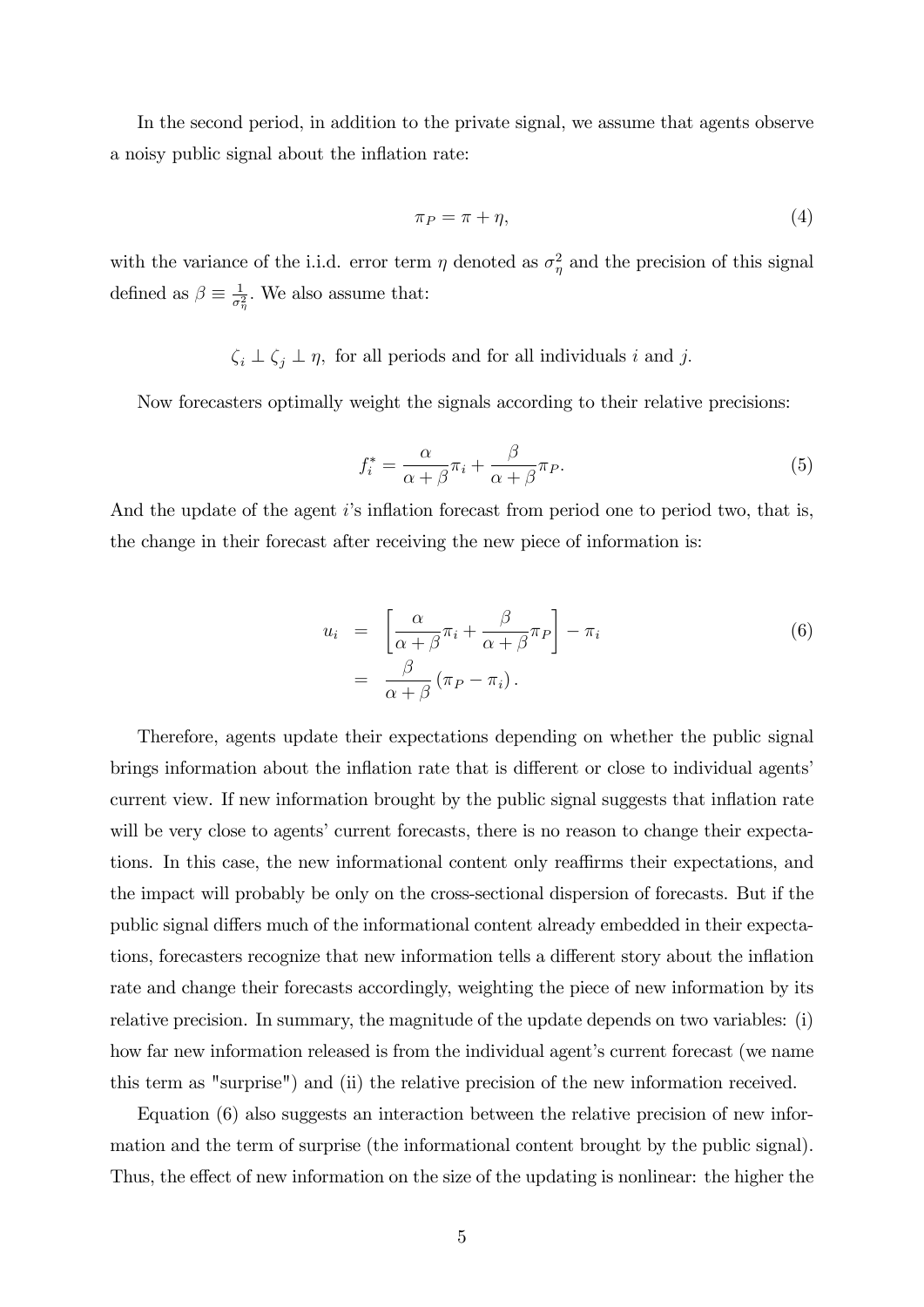relative precision of new information, the higher the weight that agents put on the piece of new information released, and, consequently, higher the size of the update of agentsí expectations.

### 3 Data

We employ two datasets to test the predictions of the model. The first dataset is the survey conducted by the CBB among market experts. The CBB collects on a daily basis market expectations of several key macroeconomic variables amongst more than 100 professional forecasters since the early years of the ináation targeting regime in Brazil. Although the survey includes a number of variables, we focus on inflation expectations. The survey compiles inflation expectations for different horizons, from the current month until 12 months ahead. Thus, we use daily information on individual inflation forecasts of a panel of market experts covering the period between January 2006 and September 2013. Inflation forecasts refer to the Broad National Consumer Price Index (IPCA), which is used for the oficial inflation target.

The second dataset comes from the daily estimates of inflation calculated by the Brazilian Institute of Economics at Getulio Vargas Foundation (IBRE-FGV), which is an institution devoted to the production and publication of macroeconomics statistics and applied economics research. Since January 2006, FGV calculates a daily flash estimate of the IPCA ináation for moving periods of 30 days ending on the date of computation. The whole set of daily information produced by  $FGV$  is named Inflation Monitor.<sup>1</sup> It should be emphasized that the official IPCA is calculated by the IBGE, not by FGV. But FGV developed a high frequency measurement of ináation that mimics the IPCA. The Inflation Monitor has the same basket and coverage as the IPCA, but it is released every day.

Figure 1 below presents schematically the disclosure of the Monitor and the IPCA information for a given month  $t$ . The IPCA measures the inflation rate for the period between the Örst day and the last day of the reference month, represented in Figure 1 respectively by dates  $j$  and  $j^*$ . However, the oficial result is only known some days after the end of the reference period—IBGE releases the IPCA between the 5th and the 12th day of the subsequent month. In our scheme below the release date of the oficial IPCA is represented by  $j^* + m$ . But every day FGV releases its moving 30-days measure of

<sup>&</sup>lt;sup>1</sup>In fact, the Inflation Monitor produces daily information not only on the IPCA behavior, but also on the Consumer Price Index - Brazil (IPC-BR).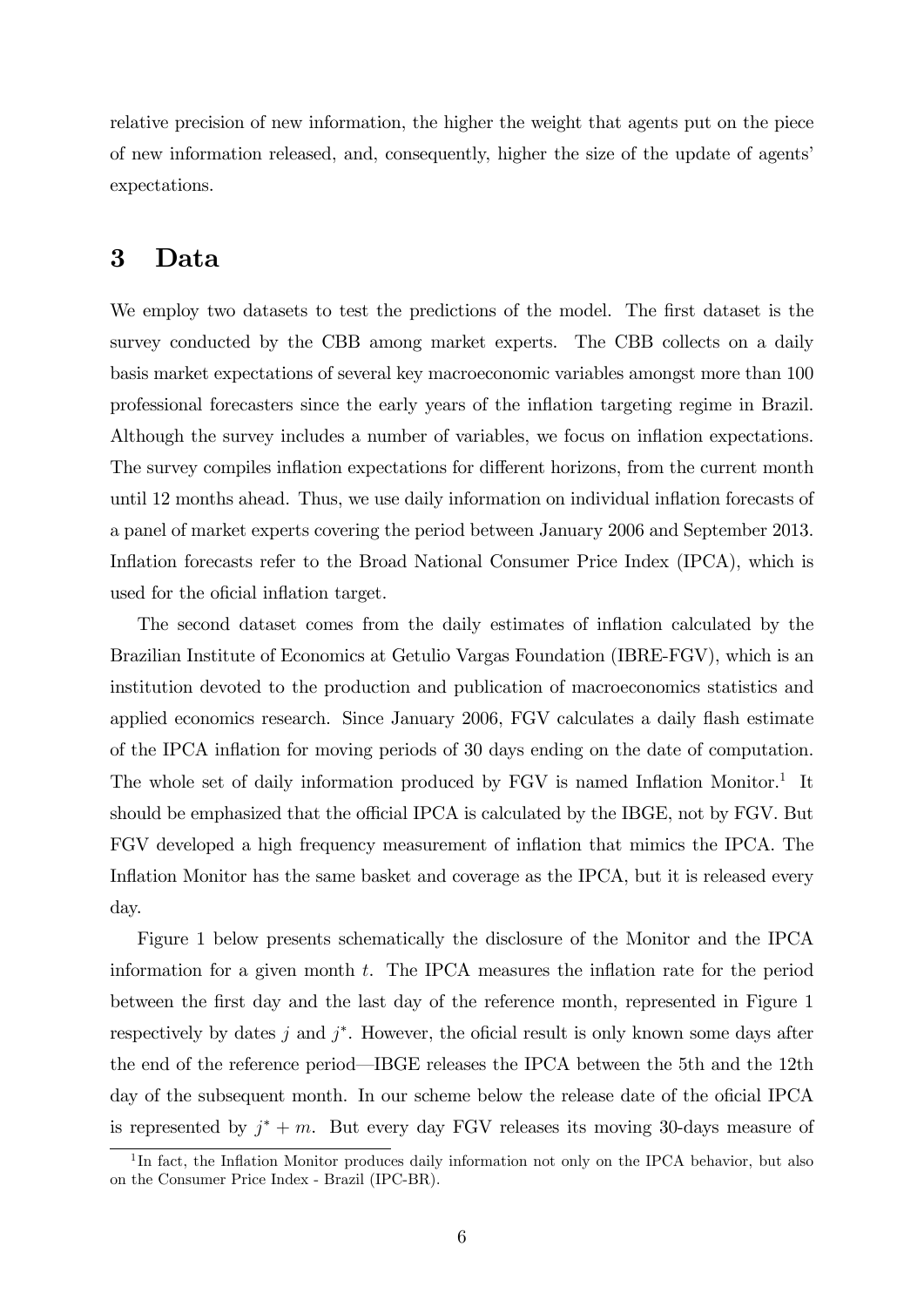inflation. Note that on day  $j^*$  the Monitor covers exactly the same reference period as the IPCA. This means that the release of the Monitor on day  $j^*$  is a good signal about the IPCA inflation rate that will be announced only a few days later. Between  $j^*$  and  $j^* + m$  the Monitor inflation rate for the current month has already been released but agents do not know the oficial IPCA yet. Release dates are reported in Tables (4) and (5) in the appendix.

We explore these events (the Monitor releases) that happen every month on day  $j^*$ to identify the effects on the updating behavior, by estimating the impact of this piece of information that agents receive about the IPCA ináation rate on the market expertsí inflation expectations.



Figure 1: Data disclosure scheme

### 4 Empirical analysis

The model of section (2) predicts a nonlinear relation between new information and the size of the update of expectations, which depends on the relative precision of new information. Yet, precisely estimating a nonlinear relation with limited data is likely to be difficult. Thus, we first use a linearized version of equation  $(6)$ , and then we explore the possibility of nonlinearities.

The linear approximation of equation (6) is:

$$
u_{i,t} \simeq \gamma_0 + \gamma_1 p_{i,t} + \gamma_2 s_{i,t}, \quad \gamma_1 > 0, \quad \gamma_2 > 0,
$$
\n
$$
(7)
$$

where, for the individual i,  $u_{i,t}$  is the update of expectations,  $p_{i,t}$  measures the precision of the public signal relative to the private information, and  $s_{i,t}$  captures the surprise, i.e., the difference between the piece of new information received and the private information.

Taking this relation to the data using the Monitor release on days  $j^*$  of each month requires some identifying assumptions: (a) that individuals consider that piece of information a valuable signal about the IPCA and react to it; and (b) that the window around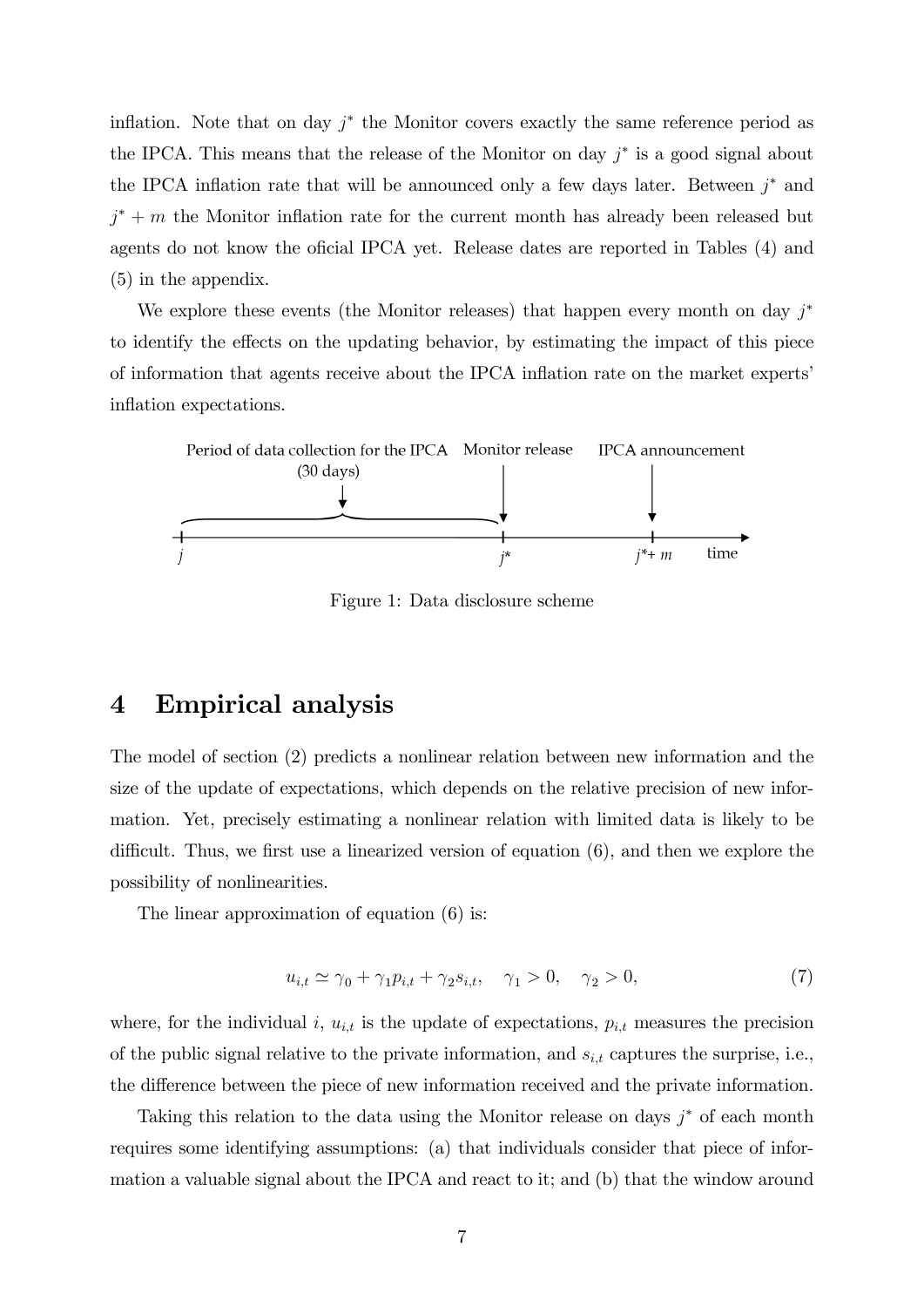$j^*$  is short enough to ensure that the only information affecting changes in expectations is the Monitor release. So, the window cannot be too short, such that there is no time for the BCB survey capture the changes in expectations, or too large that others events begin to affect agents' inflation expectations. Hence, we use a two-day window around  $j^*$ in our estimations.

It must be recognized that the empirical countepart for  $u_{i,t}$  may contain measurement errors and/or be contaminated by idiosyncratic time-varying shocks to forecasts' accuracy. We assume that these components are captured by a linear error term  $\varepsilon_{i,t}$ . We also consider that there may be individual unobserved effects,  $c_i$ . Then, our empirical specification of equation (7) is given by:

$$
\Delta \pi_{i,t}^e = \gamma_0 + \gamma_1 p_{i,t} + \gamma_2 s_{i,t} + c_i + \varepsilon_{i,t},\tag{8}
$$

where t is a subscript for month,  $\Delta \pi_{i,t}^e = \pi_{i,t}^{e'} - \pi_{i,t}^e$  represents the change in the agent i's inflation expectation for the current month in the two-day window, that is, between the day before the Monitor release  $(\pi_{i,t}^e)$  and the day after the Monitor release  $(\pi_{i,t}^{e\prime})$ ,  $s_{i,t} = M_t - \pi_{i,t}^e$  measures the surprise for forecaster *i*—the piece of new information, captured by the difference between the Monitor and the expectation that individual  $i$ had on the day before the Monitor release. We measure the relative precision of new information using the previous month forecasting errors:

$$
p_{i,t} = \sqrt{\frac{1/e_{M,t-1}^2}{\left(1/e_{i,t-1}^2\right) + \left(1/e_{M,t-1}^2\right)}},
$$

where  $e_{i,t-1}^2 = (\pi_{i,t-1}^{e'} - IPCA_{t-1})^2$  and  $e_{M,t-1}^2 = (M_{t-1} - IPCA_{t-1})^2$  are, respectively, the squared forecasting errors of the individual i and the Monitor in the previous month.

### 4.1 Results

This section presents the empirical results. As a first pass, we show a simple graphical result that illustrates the relation between the surprise and the update of inflation expectations. It than goes on to present the baseline regression results and to outline a number of robustness exercises. Finally, it presents the results of nonlinear estimations.

#### 4.1.1 Graphical results

Figure 2 plots the changes in inflation expectations for the current month  $(\Delta \pi_{i,t}^e)$  against the surprise  $(s_{i,t} = M_t - \pi_{i,t}^e)$ , which is our measure of new information brought by the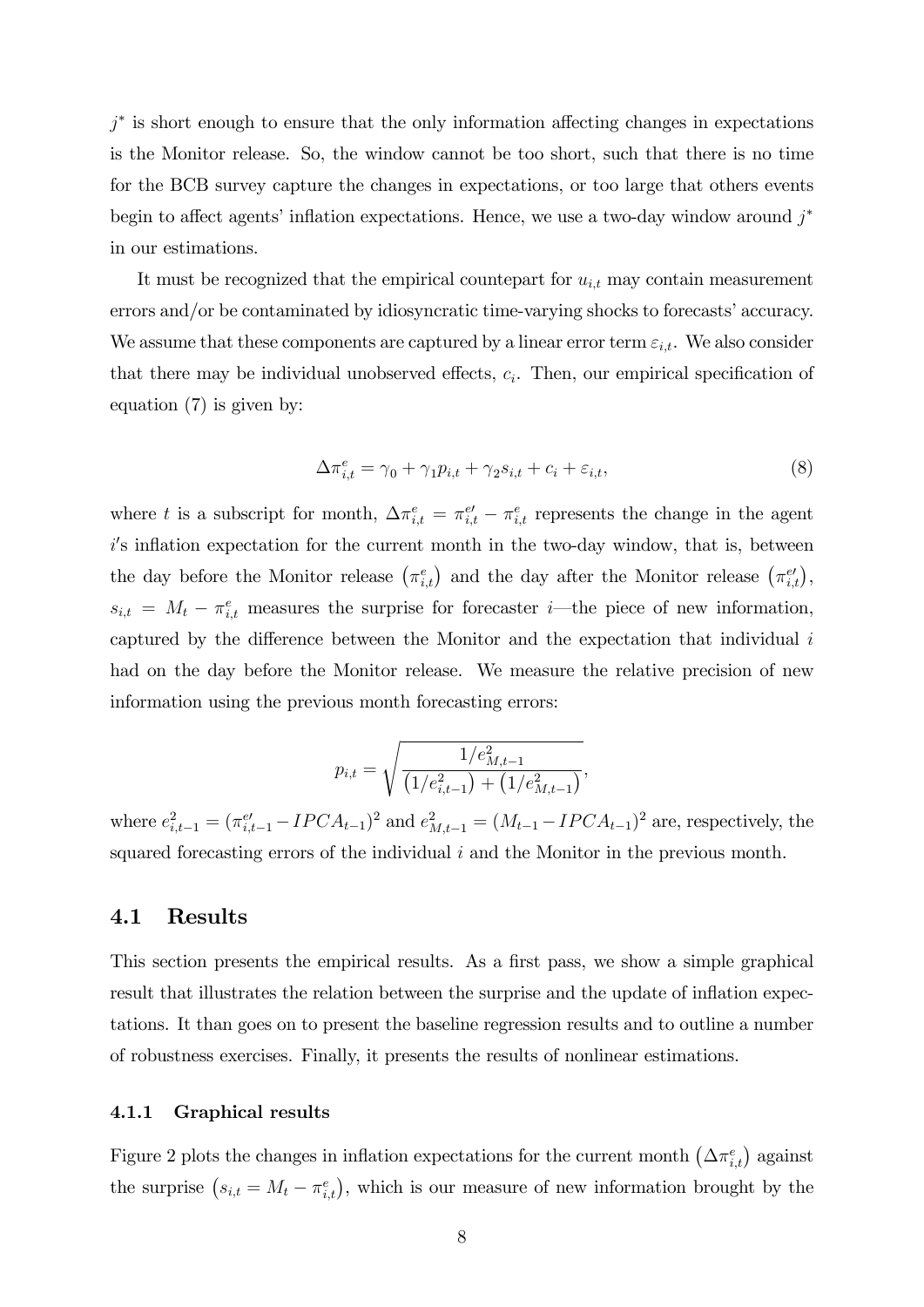Monitor. The changes in expectations are calculated in the two-day window around the Monitor releases. The sample covers the whole period from January 2006 to September 2013 and includes all market specialists in our dataset. The relationship appears to be positive. Figure 2 shows a large concentration of points near zero, indicating that when new information is only slightly different from the information that individuals have, the reaction is small.<sup>2</sup> However, there is evidence that new information brought by the Monitor leads individuals to update their expectations, as predicted by the model.



Figure 2: Scatter plot of changes in ináation expectations and new information

#### 4.1.2 Baseline results

The results of estimating equation (8) is presented in Table 1. Considering the possibility of unobserved individual effects, we carried out estimations using OLS and Fixed Effect methods. We estimate two specifications by the two methods. Columns I and III present estimates of a specification in which the relative precision term is supressed, including only the new information term  $s_{i,t}$ , using OLS and Fixed Effect, respectively. Columns II and IV show estimates of the full equation.

<sup>&</sup>lt;sup>2</sup>It is important to mention that points on the zero axis are not caused by individuals that did not report their new expectations after the Monitor release. Here we consider only those who have updated. But some decided not changing their expectations.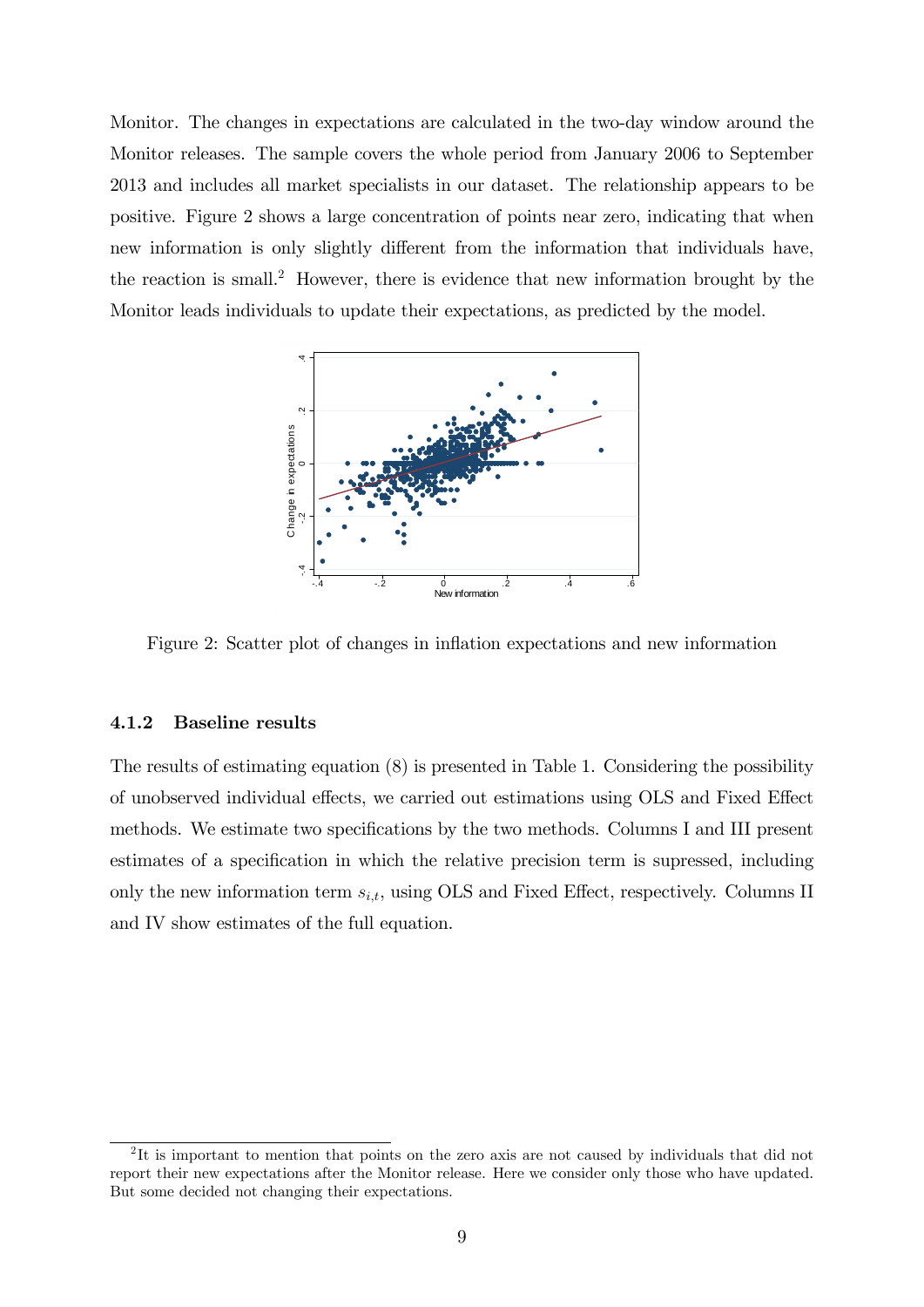|                                     |                       | Lable 1. Dasemie regression results |                       |                       |
|-------------------------------------|-----------------------|-------------------------------------|-----------------------|-----------------------|
| Dep. Variable: $\Delta \pi_{i,t}^e$ | Pooled                | <b>OLS</b>                          | Fixed                 | Effect                |
|                                     |                       | Н                                   | Ш                     | IV                    |
| Constant                            | $0.005***$<br>(0.001) | $0.012^{***}$<br>(0.003)            |                       |                       |
| $p_{i,t}$                           |                       | $0.012**$<br>(0.005)                |                       | $0.012**$<br>(0.005)  |
| $s_{i,t}$                           | $0.349***$<br>(0.021) | $0.355***$<br>(0.094)               | $0.341***$<br>(0.019) | $0.338***$<br>(0.021) |
| No. of observations                 | 1167                  | 1014                                | 1167                  | 1014                  |
| Adjusted $R^2$                      | 0.36                  | 0.37                                | 0.38                  | 0.42                  |
| <b>RMSE</b>                         | 0.05                  | 0.05                                | 0.05                  | 0.05                  |

Table 1: Baseline regression results

Notes: Robust standard errors in parentheses. Significance level denoted as: \*\*\*= $1\%,$ \*\*= $5\%,$ \*= $10\%$ .

The results in Table 1 provide strong evidence supporting the predictions of the theoretical model. First, the estimates of the coefficient of  $s_{i,t}$  either by OLS or Fixed Effect are highly statistically significant. This means that new information brought by the disclosure of the Monitor affects the process of expectation formation. When the number reported by the Monitor for the current month inflation is higher than market experts<sup>7</sup> forecasts, they update their perceptions, increasing their expectations. The opposite happens when the signal suggests that expectations might be too high: agents update their forecasts down. This updating process is also very rapid, since our estimations capture changes in expectations in a two-day window around the Monitor release. These findings support Carrol's (2003) results that professional forecasters pay close attention to all macroeconomic facts and respond immediately to new information. However, the estimated coefficient of  $s_{i,t}$  is around 0.35, which is far from 1. This result is consistent with sticky information and staggered updating of expectations. Second, there is evidence that the relative precision of the signal matters. The coefficient of  $p_{i,t}$  is positive and highly statistically significant. The higher the precision of the signal, the greater the size of the update of expectations.

#### 4.1.3 Robustness checks

A number of robustness checks were carried out to confirm the results of the previous subsection. First, the baseline estimations using the full equation were replicated for the Top 5 forecasters. In the BCB survey, professional forecasters are ranked according to their performance under three different forecast horizons: short, medium and long term. Every week the BCB announces the Top 5 forecasters. Since our focus is on the current month expectations, we use the short-term Top 5 forecasters in our exercise. Table 1 shows the results using OLS and Fixed Effect estimators. The results for the coefficient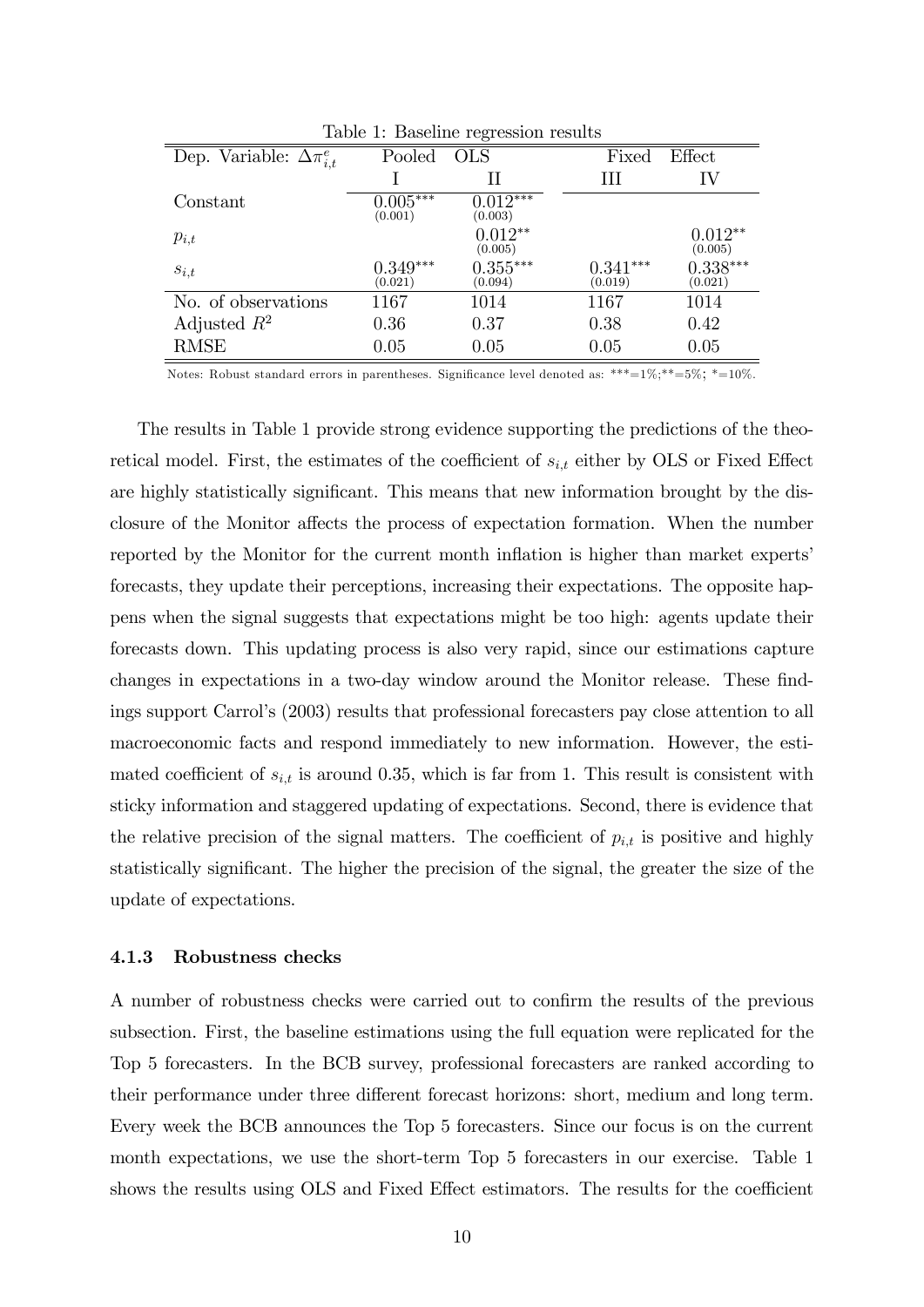of  $s_{i,t}$  are the same as those in the baseline estimation. The coefficient of  $p_{i,t}$  is positive, but not significant, probably because the small number of observations in this exercise.

Second, we extended the full equation including some macroeconomic variables as controls. As our identification strategy uses a two-day window, and the disclosure of macroeconomic variables typically does not occur in such a high frequency, we do not have many macroeconomic variables available to use as controls. But Table 1 reports estimates using changes in the exchange rate  $(\Delta e_{i,t} = e'_{i,t} - e_{i,t})$  and changes of swap rate  $(\Delta r_{i,t} = r'_{i,t} - r_{i,t})$  in the window around  $j^*$  as controls. The results are essencially unchanged compared to the baseline. Also note that, since the macroeconomic variables are not statistically significant, this exercise provides evidence in favor of our crucial identifying assumption: that the only event causing changes in expectations in the window around  $j^*$  is the Monitor release.

|                                     |                       | Table 2: Robustness exercises results |                       |                              |
|-------------------------------------|-----------------------|---------------------------------------|-----------------------|------------------------------|
| Dep. Variable: $\Delta \pi_{i,t}^e$ | Pooled                | <b>OLS</b>                            | Fixed                 | Effect                       |
|                                     | Top <sub>5</sub>      | Macro                                 | Top 5                 | Macro                        |
| Constant                            | $-0.003$<br>(0.009)   | $0.012***$<br>(0.004)                 |                       |                              |
| $p_{i,t}$                           | 0.006<br>(0.017)      | $0.012**$<br>(0.005)                  | 0.020<br>(0.027)      | $0.012**$<br>(0.006)         |
| $s_{i,t}$                           | $0.335***$<br>(0.079) | $0.355***$<br>(0.022)                 | $0.348***$<br>(0.113) | $0.338***$<br>(0.021)        |
| Exchange rate                       |                       | $-3.1e-07$<br>$(1.3e - 0.5)$          |                       | $-7.7e-06$<br>$(1.6e - 0.5)$ |
| Swap rate                           |                       | $-0.008$<br>(0.099)                   |                       | $-0.023$<br>(0.095)          |
| No. of observations                 | 71                    | 1014                                  | 71                    | 1014                         |
| Adjusted $R^2$                      | 0.42                  | 0.37                                  | 0.42                  | 0.42                         |
| RMSE                                | 0.04                  | 0.05                                  | 0.04                  | 0.05                         |

 $TL_1L_2$   $\Omega$ :  $DL_1$ 

Notes: Robust standard errors in parentheses. Significance level denoted as: \*\*\*= $1\%,$ \*\*= $5\%$ ; \*= $10\%$ .

#### 4.1.4 Placebo datasets

To provide evidence that previous results capture the impact of new information brought by the Monitor on the update of expectations, and not the effect of any other event, we replicate the baseline estimations using two placebo datasets. Here is essencial noting that the Monitor on day  $j^*$  measures the inflation rate for the current month t. This means that the Monitor is not a good signal for the inflation of the month  $t + k$ , such as, for example, the third or the ninth month ahead. Inflation expectations for these months should not be directly affected by the Monitor's informational content. Obviously there are indirect effects, via inflationary inertia mechanisms, since higher inflation in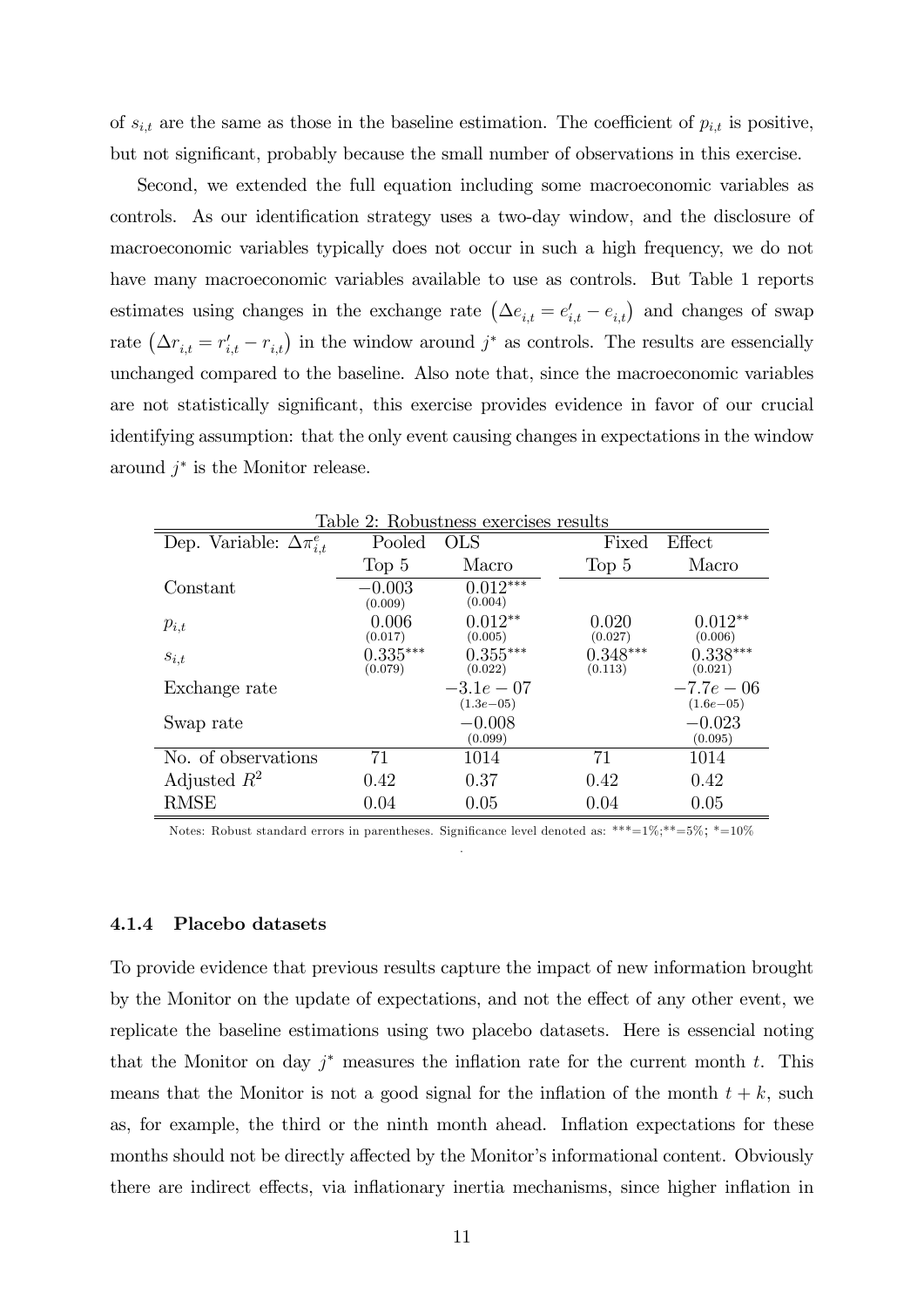month t puts upward pressure on inflation in month  $t + k$ . But if the time horizon k is long enough, the impact of inertia disappears. Thus, in our placebo experiment we use inflation expectations of the third and the ninth month ahead.

Figure 3 shows the scatter plot of changes in inflation expectations for the third and the ninth month ahead against our measure of new information brought by the Monitor. Table 3 presents the estimates of the baseline specification using these two placebo datasets. There is no evidence of impact from the "placebo new information" in either case, suggesting that previous results are not due to chance or any other event.



Figure 3: Scatter plot of changes in inflation expectations and new information  $-$  Placebo

|                                     |                  | Table 3: Results using placebo datasets |                  |                  |
|-------------------------------------|------------------|-----------------------------------------|------------------|------------------|
| Dep. Variable: $\Delta \pi_{i,t}^e$ | Pooled           | <b>OLS</b>                              | Fixed            | Effect           |
|                                     | 3th month        | 9th month                               | 3th month        | 9th month        |
| Constant                            | 0.001<br>(0.003) | 0.002<br>(0.002)                        |                  |                  |
| $p_{i,t}$                           | 0.001<br>(0.004) | 0.003<br>(0.002)                        | 0.001<br>(0.004) | 0.003<br>(0.003) |
| $s_{i,t}$                           | 0.016<br>(0.011) | 0.009<br>(0.007)                        | 0.017<br>(0.013) | 0.008<br>(0.008) |
| No. of observations                 | 1043             | 911                                     | 1043             | 911              |
| Adjusted $R^2$                      | 0.00             | 0.00                                    | 0.02             | 0.00             |
| <b>RMSE</b>                         | 0.04             | 0.02                                    | 0.04             | 0.02             |

Notes: Robust standard errors in parentheses. Significance level denoted as: \*\*\*=1%;\*\*=5%; \*=10%.

### 4.2 Nonlinear estimations

In this subsection we explore the possibility of nonlinearities in the updating behavior of forecasters' expectations. First, from the theoretical point of view, the model of section 2 predicted that new information would have a nonlinear impact on the updating process, which depends on the precision of the signal. In addition, from the empirical viewpoint,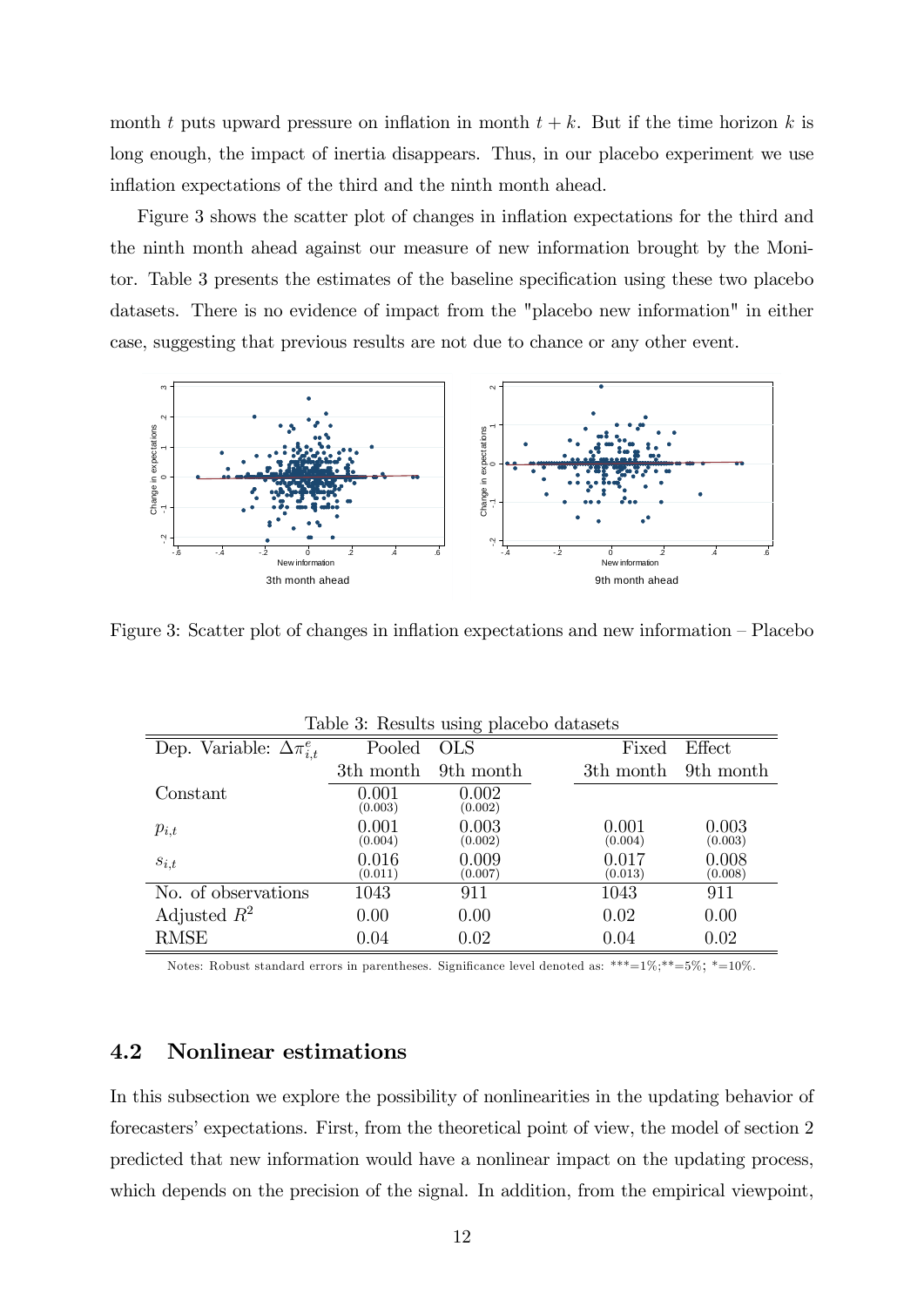Figure 2 shows a mass of points concentrated around zero, indicating that there may be different updating behavior depending on whether agents receive a signal that is very close or too far from their current expectations. In which follows we explore these two possibilities.

To test the nonlinear effect suggested by the theoretical model, we use the baseline dataset to estimate a formulation more close to equation (6), introducing the interaction term  $p_{i,t}s_{i,t}$ :

$$
\Delta \pi_{i,t}^e = \gamma_0 + \gamma_2 s_{i,t} + \gamma_1 p_{i,t} s_{i,t} + c_i + \varepsilon_{i,t}.
$$
\n(9)

We assume that the unobserved individual components  $c_i$  are not correlated with the error term and use the pooled OLS method to estimate the equation, adopting a robust variance-covariance matrix to deal with autocorrelation in the residuals. The estimates presented below support the nonlinear impact predicted by the theoretical model. The coefficient of the cross term  $p_{i,t} s_{i,t}$  is quantitatively significant. The estimate is also statistically significant as well as the parameter of the  $s_{i,t}$  term. These results thus provide clear evidence that when precision increases, agents put more weight on the piece of new information received, and, consequently, more strongly agents respond changing their forecasts. In summary, the higher the precision of new information, the higher the size of the update.

$$
\Delta \pi_{i,t}^e = 0.004^{**} + 0.255^{***} s_{i,t} + 0.136^{**} p_{i,t} s_{i,t} \n_{(0.002)} (0.046)
$$

Method: Pooled OLS Sample period:  $2006:1 - 2013:9$ Number of observations: 1014 R-squared: 0.37 Standard errors estimated using a robust variance-covariance matrix Significance level denoted as: \*\*\*= $1\%$ ; \*\*= $5\%$ ; \*= $10\%$ .

To explore the effect suggested by Figure 2 we use a different strategy. Since the possible nonlinearity seems to come from the size of the surprise, we use a threshold model to test the existence of two states:

$$
\Delta \pi_{i,t}^e = \left[ \gamma_0^1 + \gamma_2^1 s_{i,t} \right] I \left( q_t < \tau \right) + \left[ \gamma_0^2 + \gamma_2^2 s_{i,t} \right] I \left( q_t \ge \tau \right) + \varepsilon_{i,t},\tag{10}
$$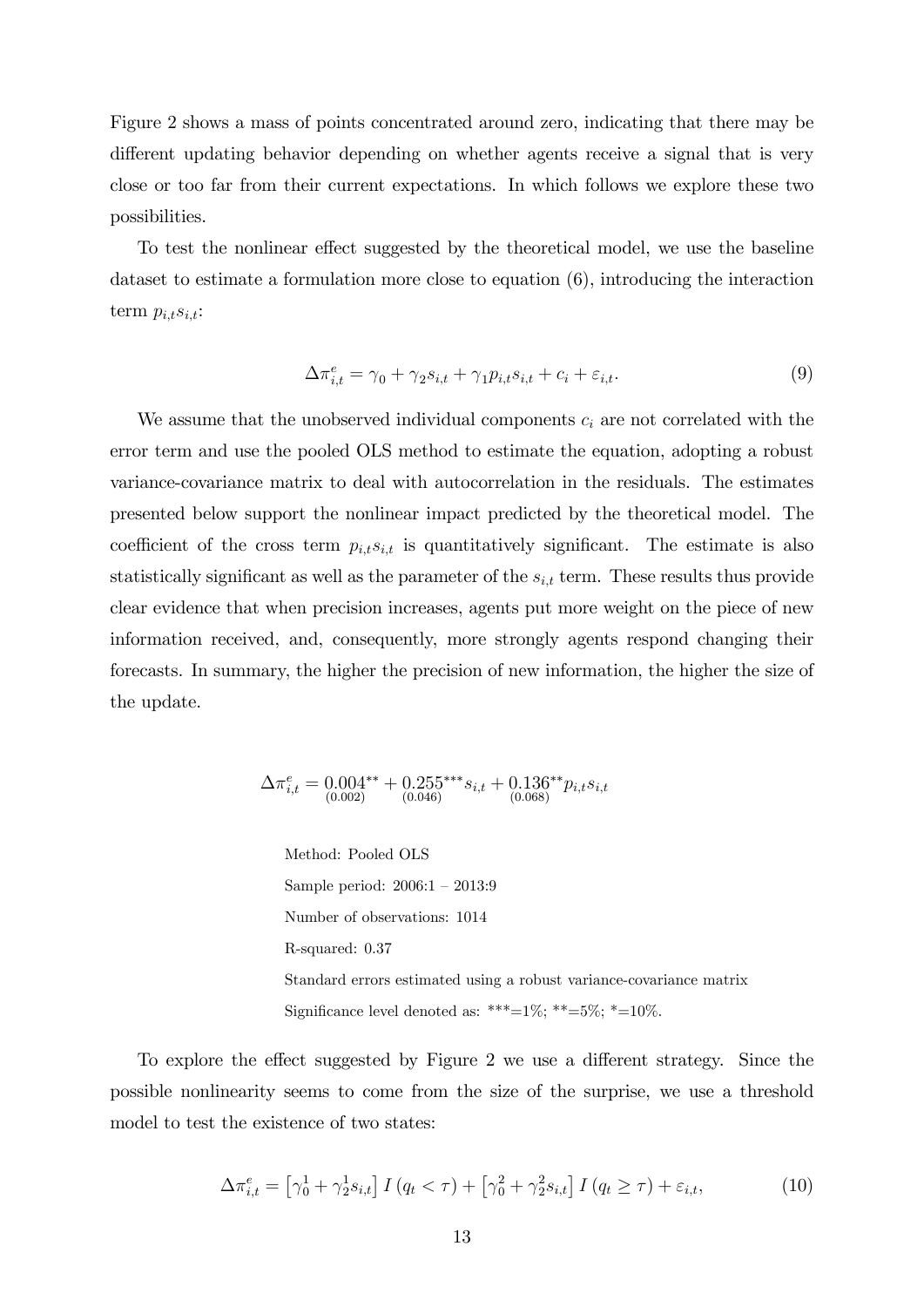where  $q_t = |s_t|$  is the threshold variable;  $I(.)$  is an indicator function that takes value zero or one, depending on whether  $q_t$  is larger or smaller than  $\tau$ ; and  $\tau$  is the threshold value. In this type of models, the sample is divided in parts based on the value of an observed variable—if it surpasses or not the threshold value. The model is estimated in two stages. First, the threshold value is estimated using a search grid, minimizing the sum of squared residuals. In the second stage, conditional on the estimated threshold, the sample is divided and the other parameters are estimated by OLS (see Franses and Van Dijk, 2000, Caner and Hansen, 2004).

To avoid problems with having a model with an endogenous threshold variable, we do not use as the variable determinig changes of states a function of  $s_{i,t}$ , which is our explanatory variable. Instead, we define  $q_t = |s_t| = |M_t - Med(r_{i,t}^e)|$ , where  $Med(r_{i,t}^e)$ is the median of expectations for the current month inflation considering all forecasters in the BCB's survey when the Monitor is released. That is, the threshold variable captures the size of the surprise considering all forecasters, which is measured by the absolute value of the difference between the Monitor and the median of inflation expectations.

Figure 4 in appendix A shows that the sum of squared residuals is clearly V-shaped, indicating that the threshold value ( $\tau = 0.12$ ) is well estimated. The other parameters of the model are presented in equation below. They strongly support the view of a nonlinear effect of new information on the updating behavior. The coefficient of  $s_{i,t}$  is highly statistically significant in both states. Point estimates suggest that the coefficient when the Monitor information produces a big surprise  $(q_t \geq 0.12)$  is almost the double  $(\gamma_2^2 = 0.392)$  than when the Monitor is close to the market consensus about the inflation rate  $(q_t < 0.12)$ , whose value is  $\gamma_2^1 = 0.238$ . A Wald test rejects the null that the two coefficients are equal in any of the usual confidence levels.

$$
\Delta \pi_{i,t}^e = [0.003^{**} + 0.238^{***} s_{i,t}] I (q_t < 0.12) + [0.013^{***} + 0.392^{***} s_{i,t}] I (q_t \ge 0.12)
$$
  
<sub>(0.001)</sub> (0.027)

Sample period:  $2006:1 - 2013:9$ Number of observations: 1167 R-squared: 0.38 Standard errors estimated using a robust variance-covariance matrix Significance level denoted as: \*\*\*=1%; \*\*=5%; \*=10%. Wald test  $\gamma_2^1 = \gamma_2^2$ , p-value: 0.00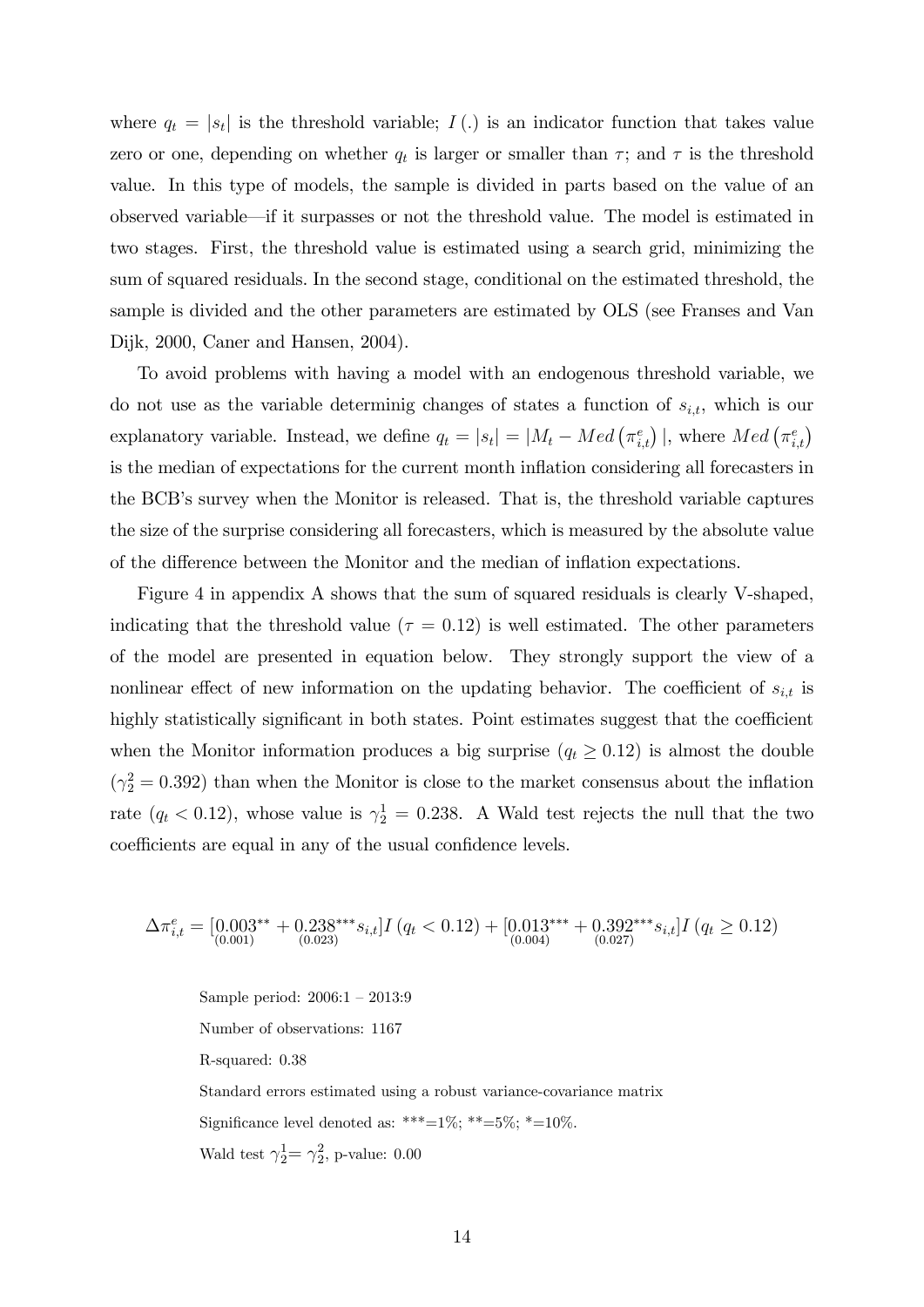## 5 Conclusions

Despite the importance of expectations in macro and microeconomic models, there is still sparse empirical evidence about how people form their expectations, and how they change their perception when new information arises. This paper contributes to the literature by outlining a direct empirical test for the significance of the impact of new information on the updating behavior of market experts' inflation forecasts, exploring the release of a signal about the inflation rate in Brazil.

Results for a panel of more than 100 professional forecasters indicate that agents update immediately their expectations after the release of new information, but the magnitude of the coefficient is consistent with staggered updating of expectations. There is also evidence that the precision of the signal received matters for the size of the update: the impact increases when precision of new information is higher, consistent with Morris and Shinís (2002) model. Another documented source of nonlinearity is the own size of the surprise brought by the piece of new information.

A priority for further research should be exploring two aspects of our data that can shed light on the updating behavior when individuals have partial information or groups of individuals have different information sets. First, it is important noting that our identification strategy explored changes in expectations around dates in which the Monitor released covered exactly the same reference period as the IPCA. But the Monitor is a daily estimate for moving periods of 30 days. This means that in the days preceding the closing of the reference period agents already have partial information about the inflation rate to be captured by the Monitor (and by the IPCA) in that month, and probably react to that information. Since this reaction happens before our idenfitication window, it is not captured and reduces our estimates. The effect of partial information is not explored in this paper. Second, we have assumed that all agents receive the same piece of new information. However, FGV offers a paid service in which subscribers have access to Monitor inflation rate and a full set of detailed information. Further work is also needed to explore differences in the updating behavior of these two groups of forecasters.

### References

[1] Amantier, O, S. Nelson, G. Topa, W. Klaauw and B. Zafar (2012), "The Price is Right: Updating Ináation Expectations in a Randomized Price Information Experiment", Federal Reserve Bank of New York Staff Reports no. 543.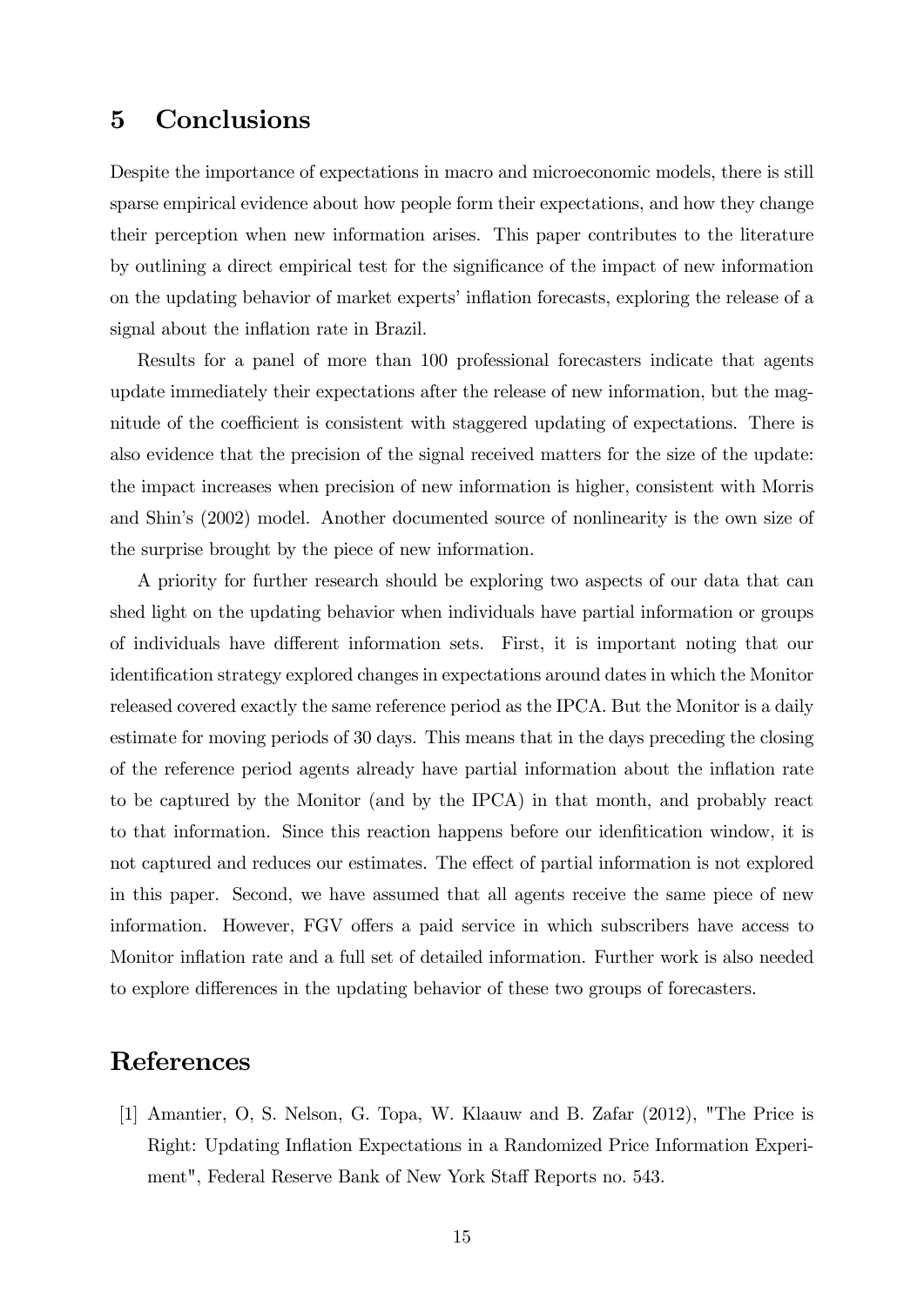- [2] Ball, L., G. Mankiw and R. Reis (2005), "Monetary Policy for Inattentive Economies", *Journal of Monetary Economics*, vol.  $52(4)$ , pp.  $703-725$ .
- [3] Caner, M. and B. Hansen (2004), "Instrumental Variable Estimation of a Threshold Model", Econometric Theory, vol. 20(5), pp. 813-843.
- [4] Carrol, C. (2003), "Macroeconomic Expectations of Households and Professional Forecasters", Quarterly Journal of Economics, Vol. 118(1), pp. 269-298.
- [5] Carvalho, F. and A. Minella (2012), "Survey Forecasts in Brazil: A Prismatic Assessment of Epidemiology, Performance, and Determinants", Journal of International Money and Finance, vol. 31(6), pp. 1371-1391.
- [6] Cerisola, M and G. Gelos (2005), "What Drives Inflation Expectations in Brazil? An Empirical Analysis", IMF Working Paper 05/109 (Washington: International Monetary Fund).
- [7] Coibion, O.  $(2010)$ , "Testing the Sticky Information Phillips Curve", The Review of Economics and Statistics, vol. 92(1), pp. 87–101.
- [8] Coibion, O. and Y. Gorodnichenko (2012), "What Can Survey Forecasts Tell Us about Information Rigidities?", Journal of Political Economy, vol. 120(1), pp. 116- 159.
- [9] Crowe, C.  $(2010)$ . "Testing the Transparency Benefits of Inflation Targeting: Evidence from Private Sector Forecasts", Journal of Monetary Economics, vol. 57(2), pp. 226-232.
- [10] Franses, P. and D. Van Dijk (2000), Nonlinear Time Series Models in Empirical Finance, Cambridge University Press.
- [11] Guillen. D. (2008), "Ensaios sobre Expectativas de Inflação no Brasil", Master's Thesis, Puc-Rio.
- [12] Lamla, M. and S. Sarferaz (2012), "Updating Ináation Expectations", KOF Working Papers No. 301, Zurich.
- [13] Maćkowiak, B. and M. Wiederholt (2009), "Optimal Sticky Prices under Rational Inattention", *American Economic Review*, vol. 99 (3), 769–803.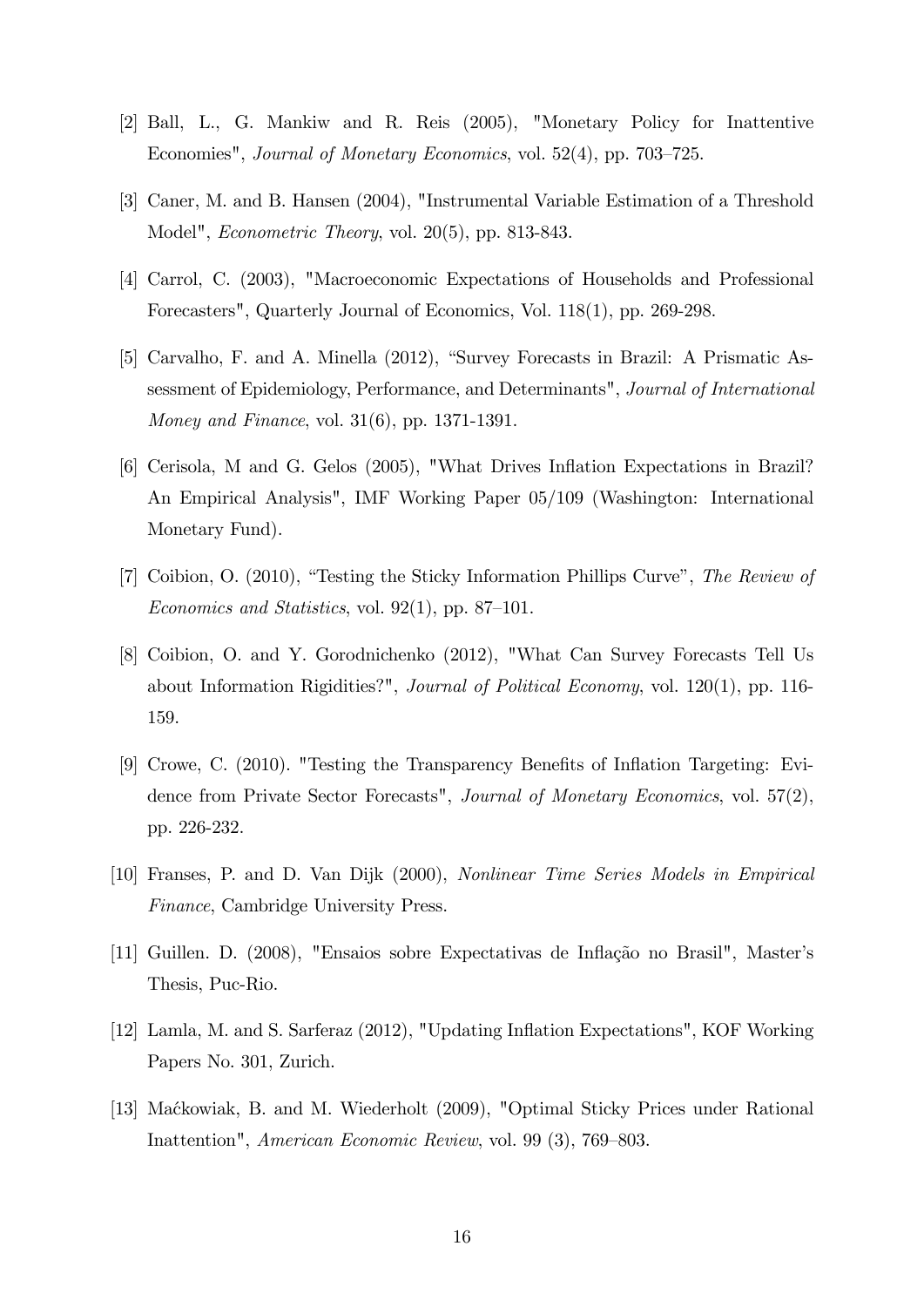- [14] Mankiw, G. and R. Reis (2011), "Sticky Information versus Sticky Prices: A Proposal to Replace the New Keynesian Phillips Curve", The Quarterly Journal of Economics, vol.  $117(4)$ , pp.  $1295-1328$ .
- [15] Morris, S. and H. Shin (2002), "Social Value of Public Information", The American Economic Review, vol. 92(5), pp. 1521-1534.
- [16] Paciello, L. and M. Wiederholt, (2014), "Exogenous Information, Endogenous Information, and Optimal Monetary Policy", Review of Economic Studies, vol. 81(1), pp. 356-388.
- [17] Reis, R. (2011), "When Should Policymakers Make Announcements?", 2011 Meeting Papers 122, Society for Economic Dynamics.
- [18] Sims, C. (2003), "Implications of Rational Inattention", Journal of Monetary Economics, vol. 50 $(3)$ , 665–690.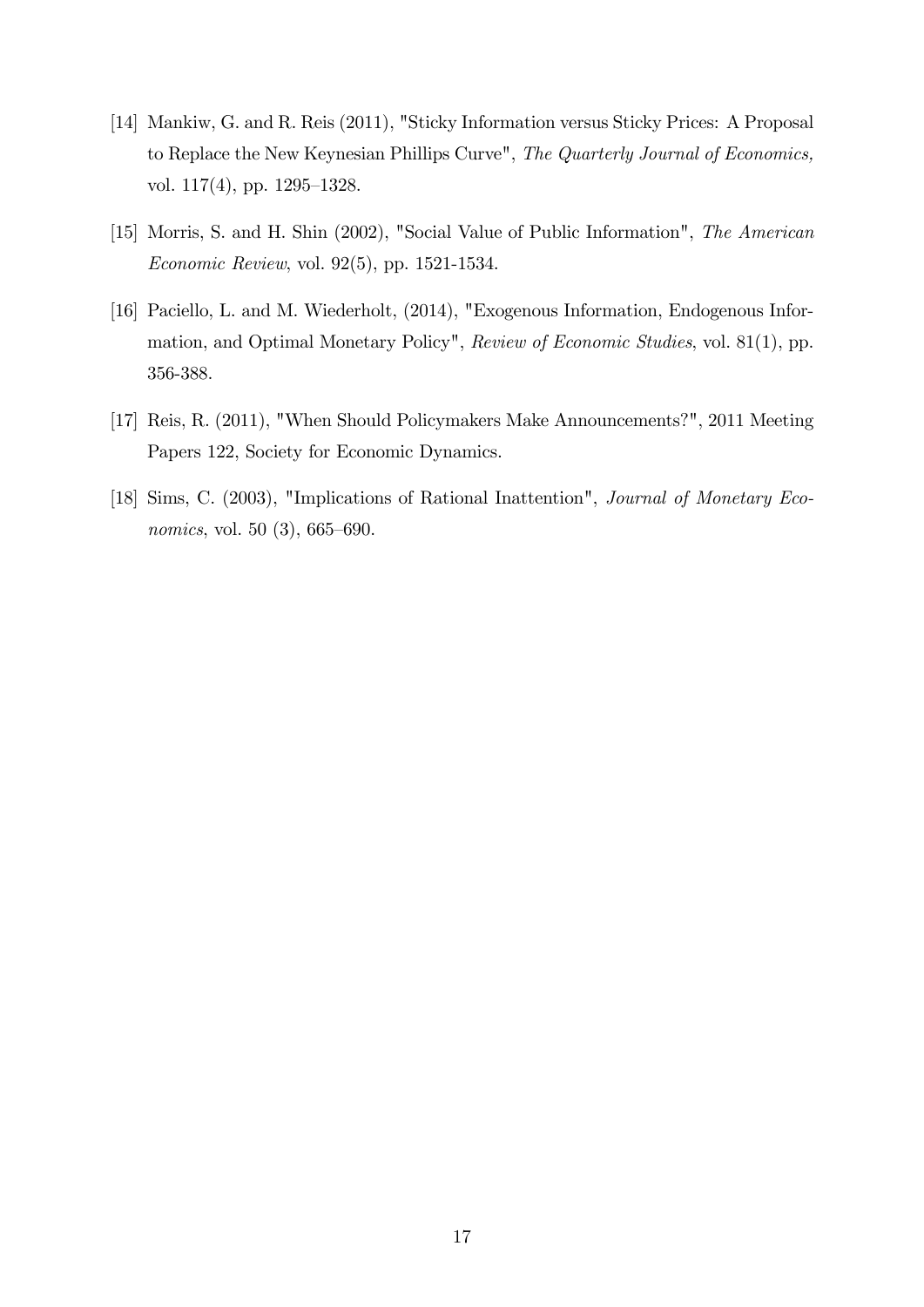# A Additional results



Figure 4: Sum of squared residuals of the threshold estimation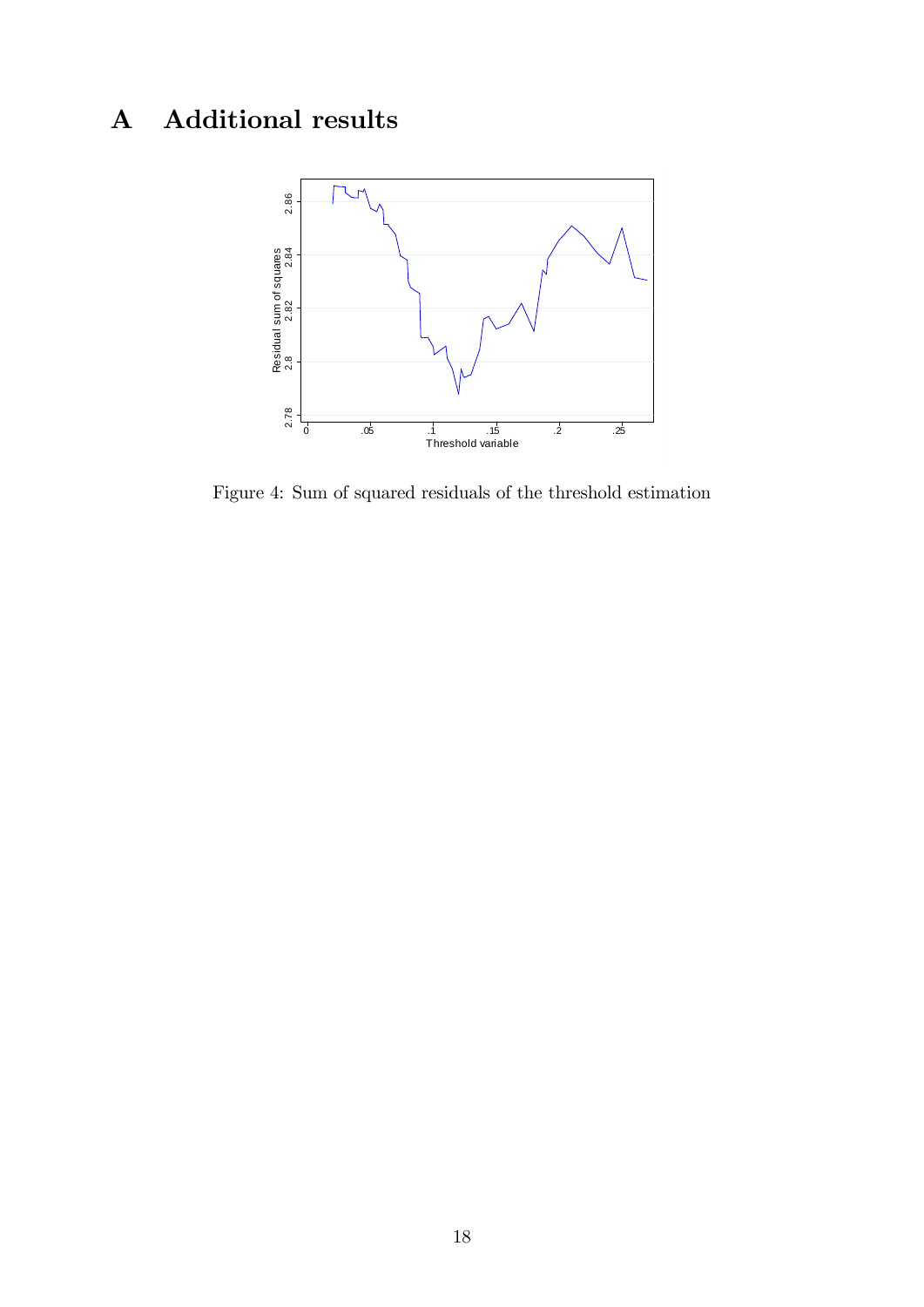|                                                                                                                                                                   |                                                                                                                                   |                                  |                                                           |                                          | Table 4: Monitor and IPCA release dates |                                                                         |              |              |
|-------------------------------------------------------------------------------------------------------------------------------------------------------------------|-----------------------------------------------------------------------------------------------------------------------------------|----------------------------------|-----------------------------------------------------------|------------------------------------------|-----------------------------------------|-------------------------------------------------------------------------|--------------|--------------|
| $M$ ont $h$                                                                                                                                                       | $M$ onitor                                                                                                                        | IPCA                             | Month                                                     | Monitor                                  | IPCA                                    | Month                                                                   | Monitor      | IPCA         |
|                                                                                                                                                                   | release date                                                                                                                      | release date                     |                                                           | release date                             | release date                            |                                                                         | release date | release date |
| <b>2006</b><br>Jan                                                                                                                                                | 01/27/                                                                                                                            | 02/09/00                         | 2008<br>Jan                                               | 01/29/08                                 | 02/13/08                                | 2010<br>Jan                                                             | 01/28/       | 02/05/       |
| 2006<br>Feb                                                                                                                                                       | 02/24/06                                                                                                                          | 03/10/06                         | Feb 2008                                                  | 02/29/08                                 | 03/11/08                                | Feb 2010                                                                | 02/25/10     | 03/05/10     |
| 2006<br>$\rm{Mar}$                                                                                                                                                | 03/28/                                                                                                                            | 04/07/                           | $\mathrm{Mar}~2008$                                       | 03/28/08                                 | 04/09/08                                | Mar 2010                                                                | 03/29/       | 04/08/       |
|                                                                                                                                                                   | 04/27/                                                                                                                            | 05/10/                           | Apr $2008$                                                | 04/29/08                                 | 05/09/08                                | 2010<br>Apr                                                             | 04/28/       | 05/07/       |
| $\frac{\text{Apr } 2006}{\text{May } 2006}$                                                                                                                       | 0.62/25/00                                                                                                                        | 06/08/00                         | ${\rm May}~2008$                                          | 05/30/08                                 | 06/11/08                                | May 2010                                                                | 05/28/10     | 06/09/10     |
| 2006<br>$\rm{Jun}$ :                                                                                                                                              | 06/27/06                                                                                                                          | 0/70/7                           | $_{\text{Jun}}$ $2008$                                    | 06/30/08                                 | /10/08<br>(20)                          | $_{\text{Jun}}$ 2010                                                    | 06/28/10     | 07/07/10     |
|                                                                                                                                                                   | 07/28/06                                                                                                                          | $\langle 11 \rangle$<br>$\aleph$ | 2008<br>Jul                                               | 07/29/08                                 | 08/08/08                                | J <sub>ul</sub> 2010                                                    | 07/28/10     | 08/06/10     |
| 2006                                                                                                                                                              | 08/28/                                                                                                                            | 90/66                            | Aug $2008$                                                | 08/27/08                                 | 09/05/08                                | Aug $2010$                                                              | 08/27/10     | 109/09/10    |
|                                                                                                                                                                   | 09/26/06                                                                                                                          | 0/06/06                          | Sep 2008                                                  | 09/29/08                                 | /10/08<br>$\overline{8}$                | Sep 2010                                                                | 09/28/10     | 10/07/10     |
| 2006<br>$\begin{array}{c} \  \  \, {\rm Ju} \ 2006 \\ \ {\rm Aug} \ 2006 \\ \ {\rm Sep} \ 2006 \\ \  \  {\rm Oct} \ 2006 \end{array}$                             | 10/27/06                                                                                                                          | /10/06                           | Oct 2008                                                  | 10/29/08                                 | 11/07/08                                | $Oct$ $2010$                                                            | 10/28/10     | 11/09/10     |
| <b>2006</b>                                                                                                                                                       |                                                                                                                                   | $\infty$<br>12/08/               | $Nov$ $2008$                                              | 11/26/08                                 |                                         | Nov 2010                                                                | 11/28/       | 12/08/       |
| 2006<br>Nov <sup>3</sup>                                                                                                                                          |                                                                                                                                   | 1/12/07                          | Dec 2008                                                  | $\frac{12/29/08}{01/28/09}$              | $\frac{12/05/08}{01/09/09}$             | Dec 2010                                                                | 12/28/10     | 01/07/1      |
|                                                                                                                                                                   |                                                                                                                                   | 02/09/                           | Jan 2009                                                  |                                          | 02/06/09                                | Jan 2011                                                                | 01/28/11     | 02/08/1      |
|                                                                                                                                                                   |                                                                                                                                   | 03/09/                           | Fev $2009$                                                | $\frac{02}{27/09}$                       | 03/11/09                                | 2011<br>Feb:                                                            | 02/24/       | 03/04/1      |
| $\begin{tabular}{l} Jan 2007 \\ \hline \text{Feb 2007} \\ \text{Mar 2007} \\ \text{Mar 2007} \\ \text{Any 2007} \\ \text{May 2007} \\ \text{J.} \\ \end{tabular}$ | $\begin{array}{c} 11/28/06\\ 12/28/06\\ 01/29/07\\ 02/28/07\\ 03/29/07\\ 03/29/07\\ 04/27/07\\ 05/28/07\\ 05/27/07\\ \end{array}$ | $\overline{5}$<br>04/11          | Mar 2009                                                  |                                          | $60/80/10$                              | Mar 2011                                                                | 03/29/11     | 04/07/1      |
|                                                                                                                                                                   |                                                                                                                                   | 05/11/                           |                                                           | 04/28/09                                 | 05/08/09                                | $\begin{array}{c} \textrm{A\,pr 2011} \\ \textrm{May 2011} \end{array}$ | 04/28/11     | 05/06/1      |
|                                                                                                                                                                   |                                                                                                                                   | 0.06/05                          | $\frac{\text{A}\,\text{pr}}{\text{May}}\frac{2009}{2009}$ | $\frac{05}{29}/09$<br>$\frac{06}{29}/09$ | 06/10/09                                |                                                                         | 05/27/11     | 06/07/1      |
|                                                                                                                                                                   |                                                                                                                                   | $\approx$<br>07/06/              | J <sub>un</sub> 2009                                      |                                          | 07/08/09                                | 2011<br>$_{\text{Jun}}$                                                 | 06/28/       | 07/07/1      |
| Jul 2007                                                                                                                                                          | /27/70                                                                                                                            | 38/08/                           | J <sub>ul</sub> 2009                                      | 07/28/09                                 | 00/10/80                                | J <sub>ul</sub> 2011                                                    | 07/27/11     | 08/05/1      |
|                                                                                                                                                                   | 08/27/                                                                                                                            | 9/06/07                          | Aug $2009$                                                | 08/28/09                                 | 00/10/90                                | Aug 2011                                                                | 08/26/11     | 09/06/1      |
| ${\rm Aug}~2007$ Sep $2007$                                                                                                                                       | 09/27/                                                                                                                            | $\sqrt{07}$<br>10/10/            | Sep 2009                                                  | 09/28/08                                 | 10/08/09                                | $\mathrm{Sep}$ 2011                                                     | 09/28/11     | 10/07/       |
| 2007<br>$\cot$                                                                                                                                                    | $\overline{5}$<br>10/26/                                                                                                          | $\zeta$<br>$\langle 20 \rangle$  | $Oct$ $2009$                                              | 10/29/09                                 | /11/09<br>$\sum$                        | 2011<br>$\overline{\text{C}}$                                           | 10/27/       | 11/11/1      |
| 2007<br>Nov                                                                                                                                                       | 1/26/07                                                                                                                           | 12/06/07                         | $Nov$ $2009$                                              | 11/27/09                                 | 12/09/09                                | <b>2011</b><br>$\overline{N}$                                           | 11/29/11     | 12/08/11     |
| 2007<br>Dec                                                                                                                                                       | 70/<br>12/27/                                                                                                                     | $\frac{8}{0}$                    | <b>2009</b><br>Dec                                        | 12/29/09                                 | 01/13/10                                | <b>2011</b><br>Dec                                                      | 12/28/11     | 01/06/12     |
|                                                                                                                                                                   |                                                                                                                                   |                                  |                                                           |                                          |                                         |                                                                         |              |              |